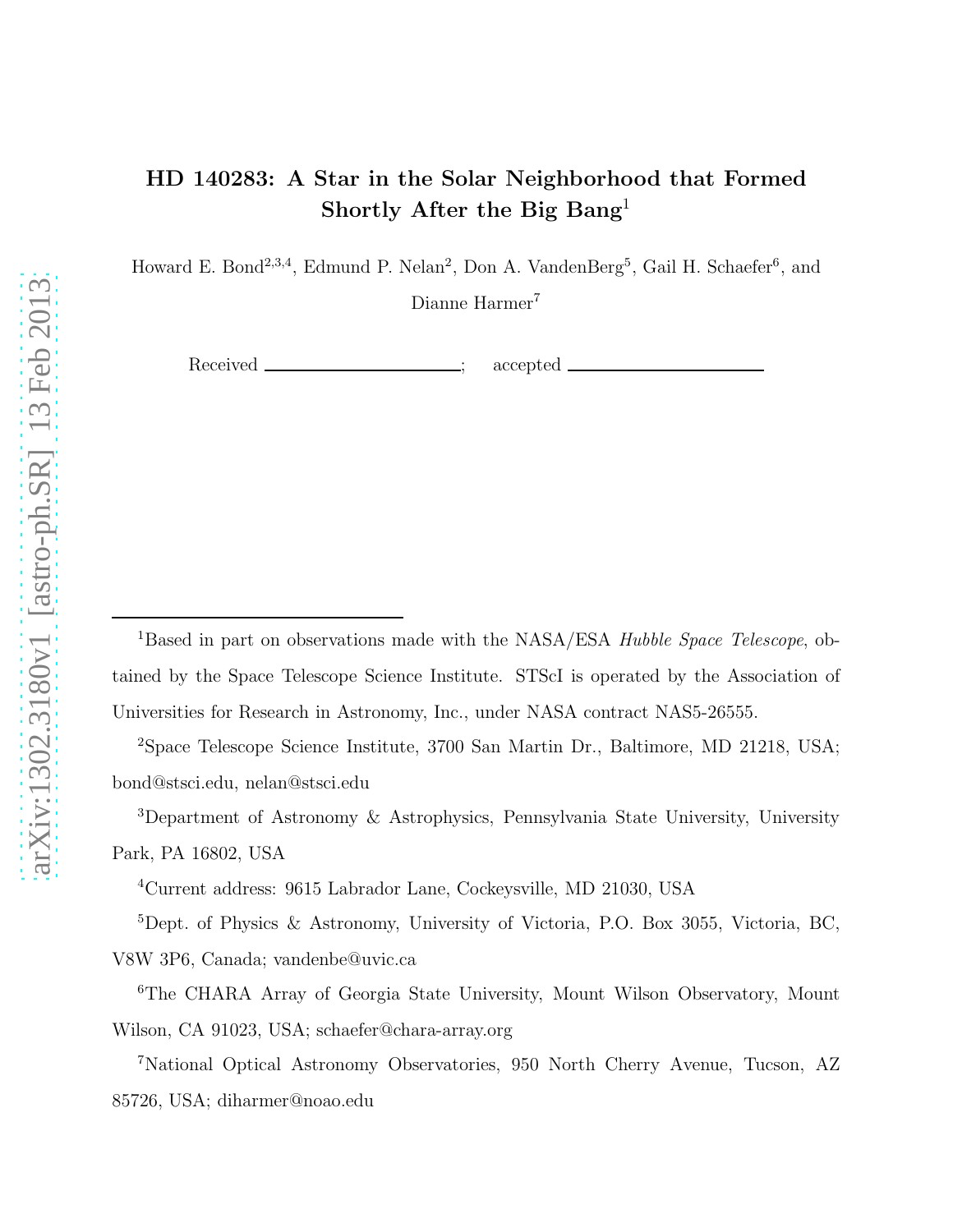## ABSTRACT

HD 140283 is an extremely metal-deficient and high-velocity subgiant in the solar neighborhood, having a location in the HR diagram where absolute magnitude is most sensitive to stellar age. Because it is bright, nearby, unreddened, and has a well-determined chemical composition, this star avoids most of the issues involved in age determinations for globular clusters. Using the Fine Guidance Sensors on the *Hubble Space Telescope*, we have measured a trigonometric parallax of  $17.15 \pm 0.14$  mas for HD 140283, with an error one-fifth of that determined by the Hipparcos mission. Employing modern theoretical isochrones, which include effects of helium diffusion, revised nuclear reaction rates, and enhanced oxygen abundance, we use the precise distance to infer an age of  $14.46 \pm 0.31$  Gyr. The quoted error includes only the uncertainty in the parallax, and is for adopted surface oxygen and iron abundances of  $[O/H] = -1.67$  and  $[Fe/H] = -2.40$ . Uncertainties in the stellar parameters and chemical composition, especially the oxygen content, now contribute more to the error budget for the age of HD 140283 than does its distance, increasing the total uncertainty to about  $\pm 0.8$  Gyr. Within the errors, the age of HD 140283 does not conflict with the age of the Universe,  $13.77 \pm 0.06$  Gyr, based on the microwave background and Hubble constant, but it must have formed soon after the big bang.

Subject headings: astrometry — stars: distances — stars: evolution — stars: individual (HD 140283) — stars: Population II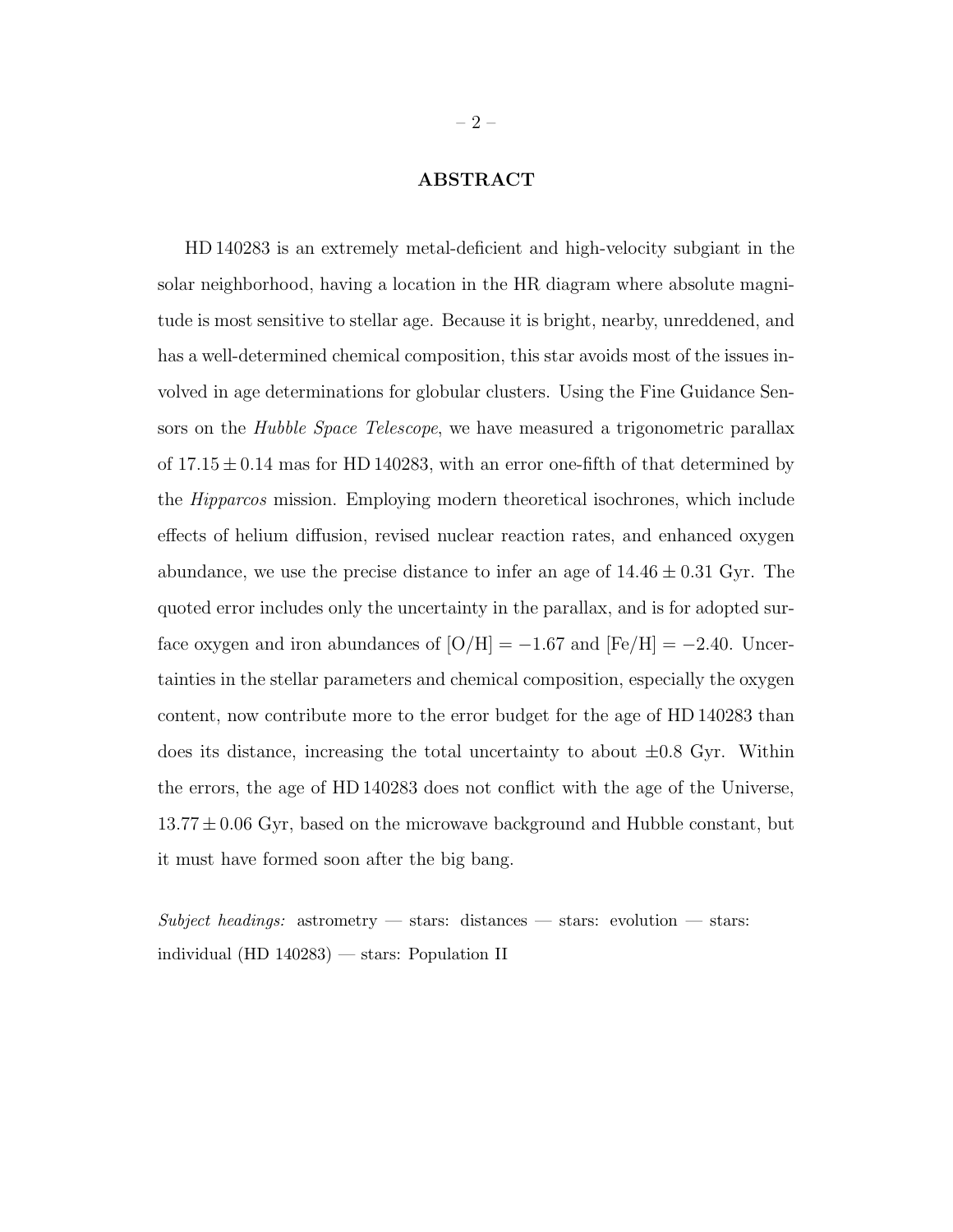#### 1. Introduction: The Oldest Stars

The age of the Universe is  $13.77 \pm 0.06$  Gyr, based on data on the cosmic microwave background (CMB), baryon acoustic oscillations, and Hubble constant (Bennett et al. 2012). Precise ages for the oldest and most metal-deficient stars can date the onset of star formation (e.g., Bromm & Larson 2004) following the big bang. Moreover, because the oldest stars must be younger than the Universe, precise ages provide a strong test of the consistency of stellar and cosmological physics.

As recently as the 1990's, there appeared to be a conflict between relatively high ages found for stars in Galactic globular clusters (GCs), and a relatively low age of the Universe from determinations of the Hubble constant. This situation changed with the discovery of evidence for an accelerating expansion of the Universe (Riess et al. 1998; Perlmutter et al. 1999), improved precision in determinations of the Hubble constant (Freedman et al. 2001), and measurements of the CMB. At about the same time, the first studies to use parallaxes of local subdwarf calibrators from the Hipparcos mission (Perryman et al. 1997) to derive GC distances suggested that these systems are younger than previously thought (Reid 1997; Gratton et al. 1997; Chaboyer et al. 1998; but see Pont et al. 1998). However, the increased cluster distance moduli reported in these papers, which were responsible for the reduced ages, tended to be ∼0.2 mag larger than currently favored estimates (as given in the latest version of the online catalog maintained by Harris 1996).

By the early 2000s, refinements in stellar-evolution modeling (most notably the inclusion of diffusive processes) again reduced GC ages to values that appeared to be less than the age of the Universe (VandenBerg et al. 2002), only to be followed by a revision of the rate of the <sup>14</sup>N(p,  $\gamma$ )<sup>15</sup>O reaction, which implied increased ages at a given turnoff luminosity by 0.7–1.0 Gyr (Imbriani et al. 2004). Although it is unlikely that there will be further significant revisions to basic stellar physics, because most of the ingredients of stellar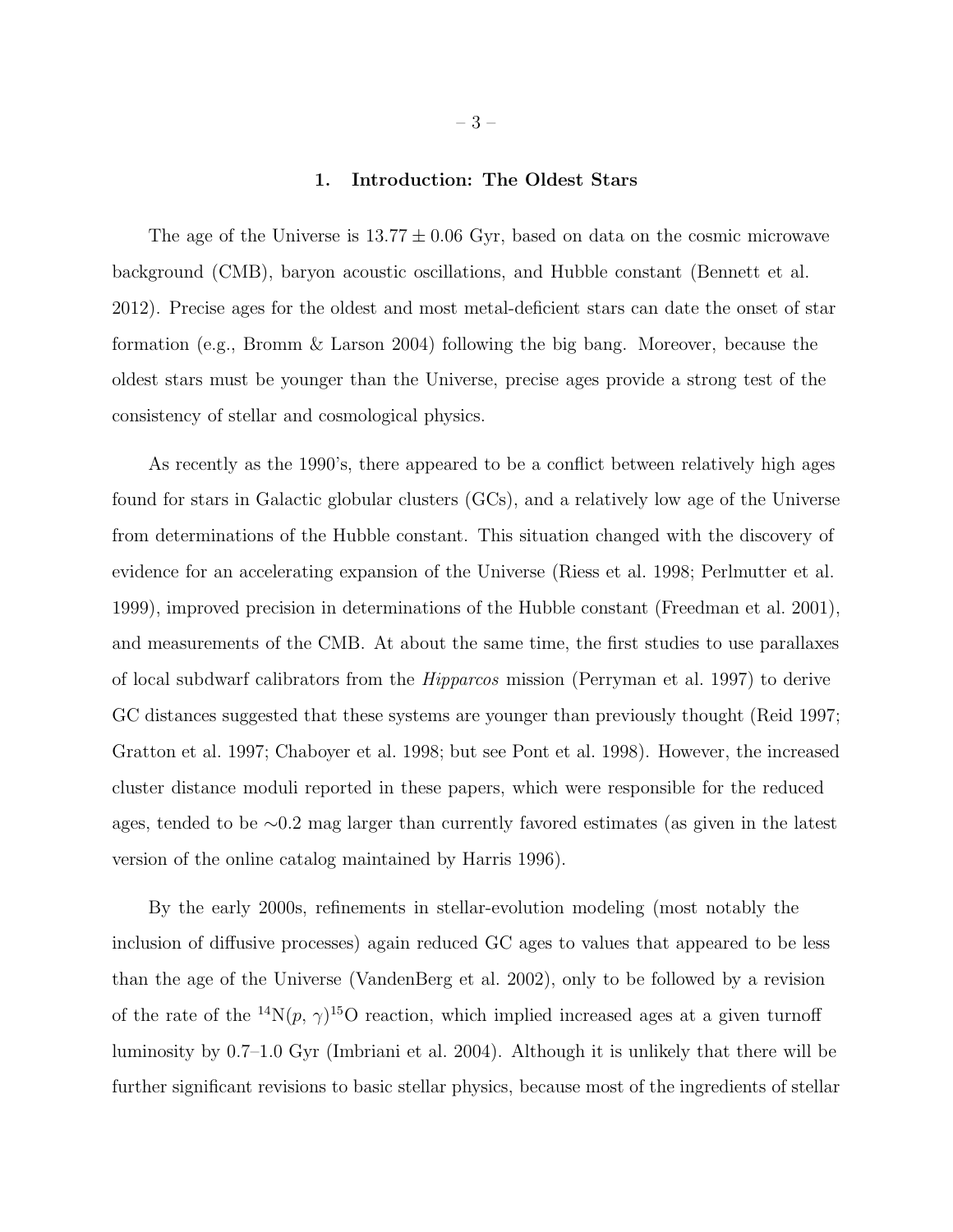models have been carefully examined during the past decade, it is still unclear whether or not GC ages are compatible with the age of the Universe. In addition to the issue of distances, age determinations of stars in GCs require knowledge of interstellar extinction and chemical compositions, including the abundances of individual heavy elements.

An alternative approach to stellar chronology is to determine ages of extreme Population II subgiants in the solar neighborhood based on direct trigonometric parallaxes, combined with state-of-the-art theoretical isochrones appropriate to the detailed composition of each star. This method bypasses most of the problems associated with the much more distant clusters.

## 2. The Extreme Halo Subgiant HD 140283

The ideal solar-neighborhood target for an age determination based on a precise parallax would be a nearby extremely metal-deficient star, with a well-determined chemical composition based on high-resolution spectroscopy, which has begun to evolve off the main sequence in the Hertzsprung-Russell diagram (HRD). The one star that best satisfies these criteria is HD 140283, a bright (7th-mag) Population II subgiant with a very low metal content ( $[Fe/H] = -2.40 \pm 0.10$ ; Casagrande et al. 2010). HD 140283 played an important role in astronomical history as the first high-velocity star recognized—a century ago—to have an anomalously early spectral type for its low luminosity (Adams 1912), making it a so-called "A-type subdwarf." Moreover, HD 140283 (along with another similar subdwarf, HD 19445) was subsequently the first star shown, through spectroscopic analysis, to have a much lower heavy-element content than the Sun (Chamberlain & Aller 1951; see also the historical discussion by Sandage 2000). This explains the superficial resemblance of its extremely weak-lined spectrum to that of a hotter star of normal composition, in spite of a surface temperature corresponding to an early G-type star. Thus HD 140283 was the key to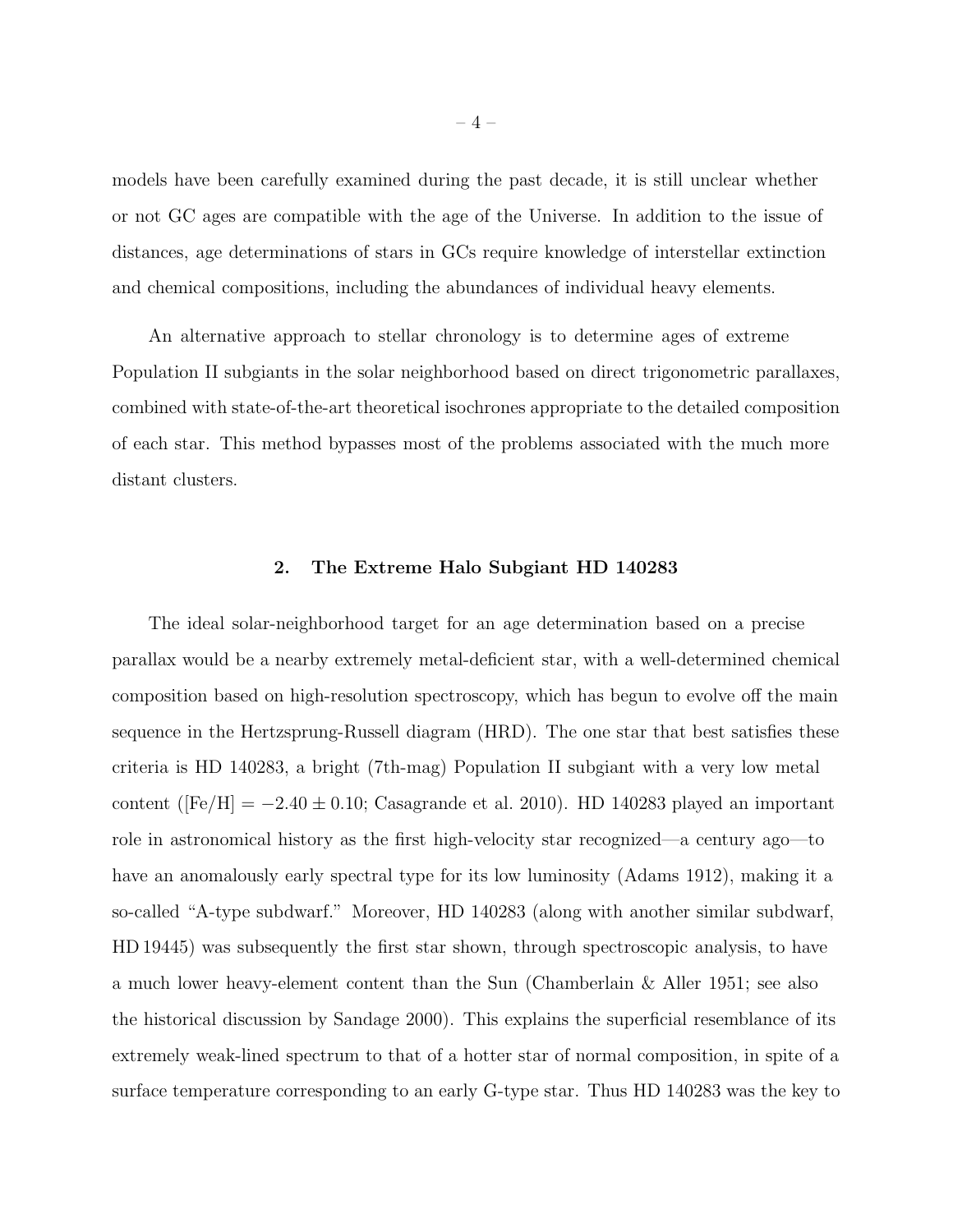the realization that the chemical elements heavier than helium are synthesized during stellar evolution (Burbidge et al. 1957), making low abundances of the heavy elements a hallmark of the oldest stars. With improved photometry, trigonometric parallaxes, and spectroscopic analyses, it was recognized later (Cohen & Strom 1968; Cayrel 1968) that HD 140283 is actually a slightly evolved subgiant, rather than a classical subdwarf, placing it at the ideal location in the HRD where the absolute magnitude is most sensitive to stellar age.

The *Hipparcos* parallax of HD 140283 is  $17.16 \pm 0.68$  mas, according to a recent re-analysis of the Hipparcos data (van Leeuwen 2007). The corresponding luminosity, combined with isochrones calculated without element diffusion, implied an age for the star greater than ∼14 Gyr; and if HD 140283 were used to calibrate the distances of GCs, the oldest clusters were found to have ages of at least 15 Gyr (VandenBerg 2000). Inclusion of effects of helium diffusion in the calculations reduced the implied age of HD 140283 to  $13.5 \pm 1.5$  Gyr (VandenBerg et al. 2002), but still with an uncomfortably large uncertainty. The largest contributor to this relatively large error in the age is the uncertainty in the Hipparcos parallax. As noted in §1, the revision of the <sup>14</sup>N(p,  $\gamma$ )<sup>15</sup>O reaction that occurred two years later would have increased the predicted age to ∼14.3 Gyr, if all of the other factors that play a role in the age determination were left unchanged.

## 3. Hubble Space Telescope FGS Astrometry of HD 140283

At the present time, the most precise trigonometric parallaxes that can be obtained at optical wavelengths are from the Fine Guidance Sensors (FGS) on the Hubble Space Telescope (HST). The FGS have been shown to be capable of yielding parallaxes with better than 0.2 mas precision (e.g., Benedict et al. 2007). Because of the importance of the ages of the oldest stars, we undertook observations of HD 140283 aimed at improving the precision of its parallax, and reducing any systematic errors, relative to the Hipparcos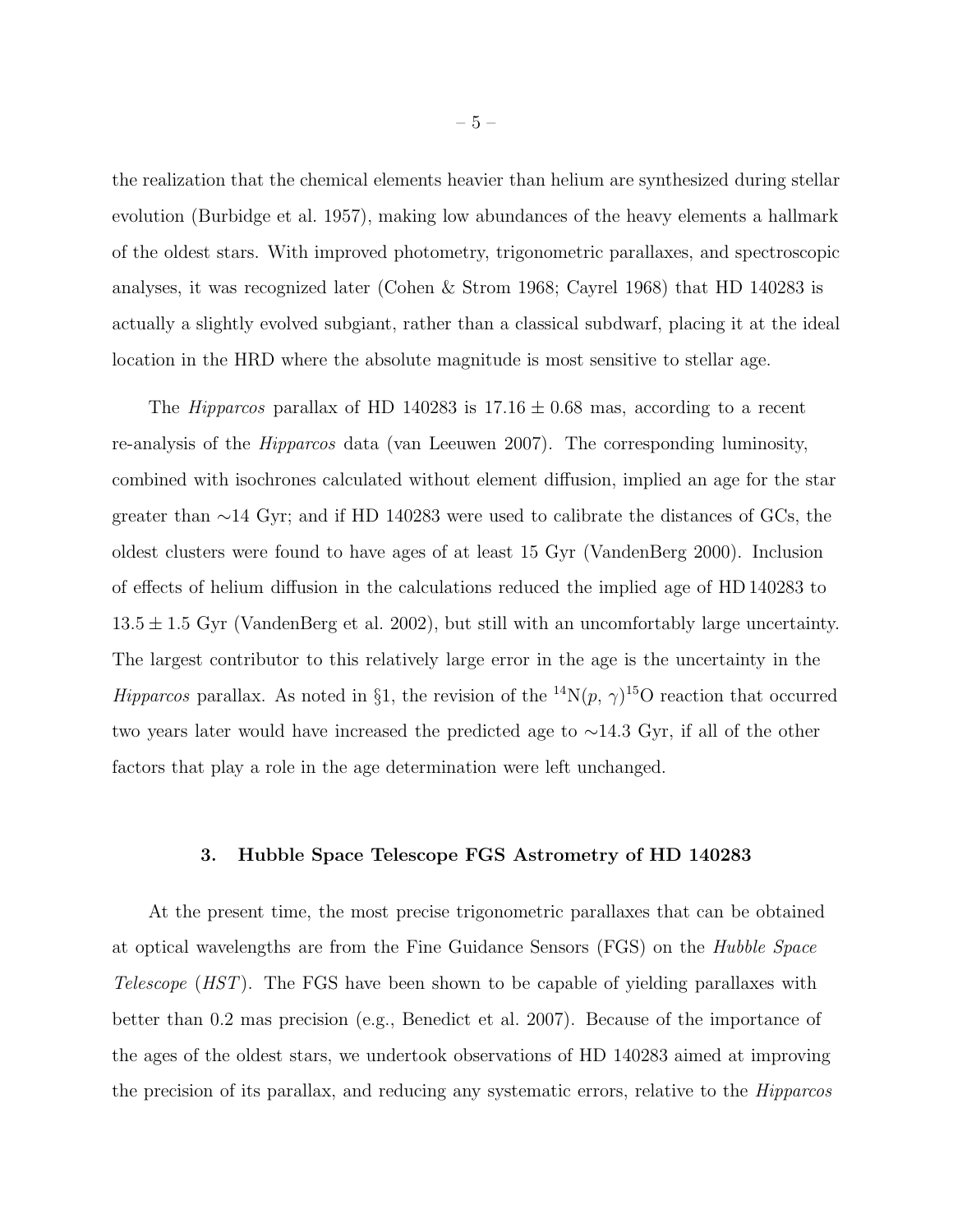result.

We made FGS observations of HD 140283 at 11 epochs between 2003 August and 2011 March, at dates close to the biannual times of maximum parallax factor. The FGS are interferometers that, in addition to providing guiding control during imaging or spectroscopic observations, can measure precise positions of a target star and several surrounding astrometric reference stars with one FGS while the other two guide the telescope. These positional measurements are corrected for differential velocity aberration, geometric distortion, thermally induced spacecraft drift, and jitter. Because of refractive elements in the FGS optical train, an additional correction based on the  $B - V$  color of each star is applied. Moreover, due to its brightness, HD 140283 itself was observed with the F5ND neutral-density attenuator, while the reference stars were observed only with the F583W filter element. Thus it was necessary to apply a "cross-filter" correction to the positions of HD 140283 relative to the reference stars.

The data from all epochs were combined using a four-parameter (translation in  $x$  and y, rotation, and scale) overlapping-plate technique to form a master plate. We employed the least-squares program GAUSSFIT (Jefferys, Fitzpatrick, & McArthur 1988) to solve for the parallax and proper motion of the target and the six reference stars, as outlined in detail by Benedict et al. (2011). Since the FGS measurements provide only the relative positions of the stars, the model requires input estimated values of the reference-star parallaxes and proper motions, in order to determine an absolute parallax of the target. These estimates (see next paragraph) were input to the model as observations with errors, which permits the model to adjust their parallaxes and proper motions (to within their specified errors) to find a global solution that minimizes the resulting  $\chi^2$  fit.

As just noted, the solutions for parallax and proper motion of the target star require estimates of the distances and proper motions of the background reference stars. We made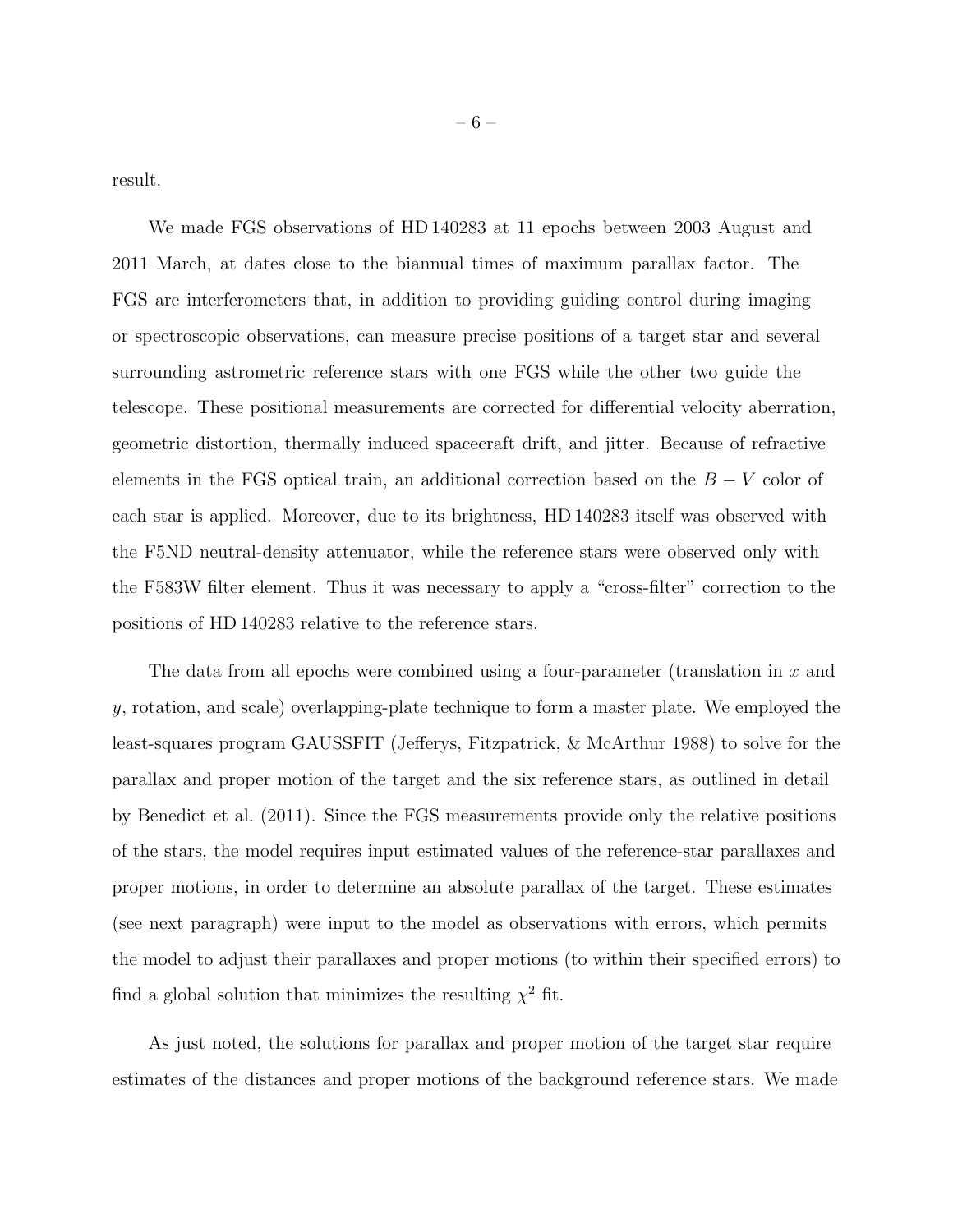the distance estimates using ground-based spectroscopy and photometry of the six reference stars (whose V magnitudes range from 11.9 to 16.6). Due to space limitations, the details of this process will be published elsewhere, but we summarize here. For spectral classification, we obtained digital spectra with the WIYN 3.5m telescope and Hydra spectrograph at Kitt Peak National Observatory, and with the 1.5m SMARTS telescope and Ritchey-Chretien spectrograph at Cerro Tololo Interamerican Observatory (CTIO). The classifications were then accomplished through comparison with a network of standards obtained with the same telescopes, assisted by equivalent-width measurements of lines sensitive to temperature and luminosity.

Photometry of the reference stars in the Johnson-Kron-Cousins BVI system was obtained with the SMARTS 1.3m telescope at CTIO, using the ANDICAM CCD camera, and calibrated to the standard-star network of Landolt (1992). Each star was observed on five different photometric nights in 2003, 2005, and 2007. To estimate the reddening of the reference stars (assumed to be the same for all six, since their distances place them well beyond the dust of the Galactic disk and also well behind the unreddened HD 140283 itself), we compared the observed  $B - V$  color of each star with the intrinsic  $(B - V)$ <sub>0</sub> color corresponding to its spectral type (Schmidt-Kaler 1982), and calculated the average  $E(B-V)$ . We also used the extinction map of Schlafly & Finkbeiner (2011), as implemented at the  $NASA/IPAC$  website<sup>[1](#page-6-0)</sup>, to determine the reddening in the direction beyond HD 140283. Both methods yielded  $E(B - V) = 0.14$ , which was used to correct all of the magnitudes and colors. Finally, we estimated the distances as follows: (1) For stars classified as subgiants and giants, we fitted them by interpolation to a fiducial sequence [ $M_V$  vs.  $(V - I)_0$ ] for the old open cluster M67 (Sandquist 2004). (2) For the stars classified as dwarfs, we derived calibrations of the visual absolute magnitude,  $M_V$ , against  $B - V$ 

<span id="page-6-0"></span><sup>1</sup><http://ned.ipac.caltech.edu>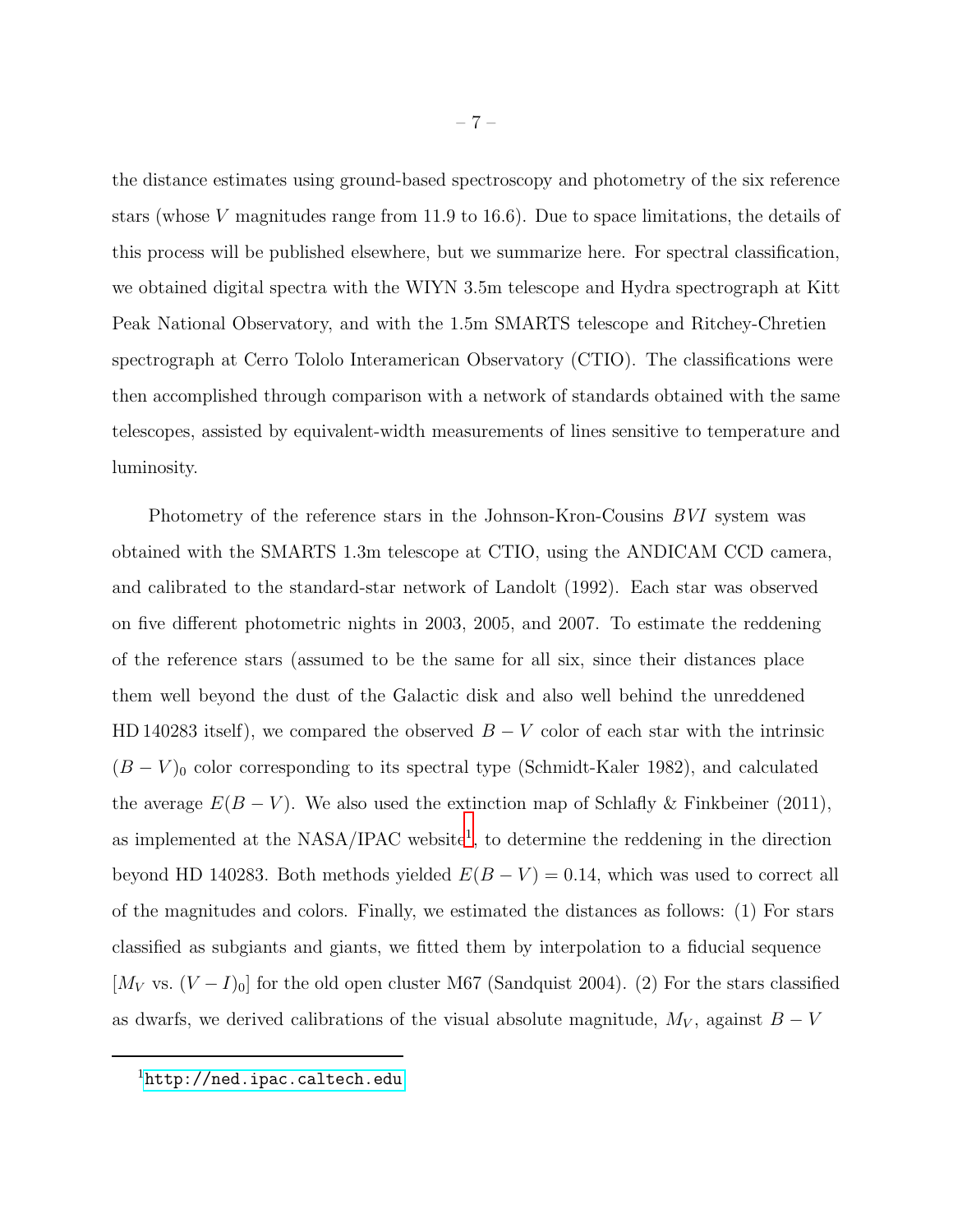and  $V - I$  colors through polynomial fits to a sample of 791 single main-sequence stars with accurate BVI photometry and *Hipparcos* or USNO parallaxes of 40 mas or higher  $(d < 25 \text{ pc})$  $(d < 25 \text{ pc})$  $(d < 25 \text{ pc})$ , which is provided online by I. N. Reid<sup>2</sup>. A correction for metallicity, estimated from each star's position in  $B - V$  vs.  $V - I$ , was applied. We tested our algorithm by applying it to 136 nearby stars with accurate parallaxes and a wide range of metallicities listed by Casagrande et al. (2010). We reproduced their known absolute magnitudes with an rms scatter of only 0.28 mag. At the distances of the reference stars, ranging from 650 to 1700 pc, this scatter corresponds to parallax errors of 0.08 to 0.20 mas.

The initial proper-motion estimates for the reference stars were taken from two independent catalogs: UCAC4 (Zacharias et al. 2012) and PPMXL (Roeser, Demleitner, & Schilbach 2010). We noted that the proper motions disagreed between the UCAC4 and PPMXL catalogs for several of our reference stars by more than the stated errors. Thus we ran two independent solutions based upon the two catalogs. To minimize contamination of the FGS results by large input catalog errors, we applied an iterative technique whereby the FGS proper motions that were output from the solution using either UCAC4 and PPMXL as input were used as the input proper motions in a second iteration. This resulted in good agreement (∼1 mas yr<sup>−</sup><sup>1</sup> ) between the relative proper motions of the reference stars, but a systematic difference in the absolute values. The solution based upon the UCAC4 catalog reproduced the Hipparcos proper motion of HD 140283 quite well, with the solution based on PPMXL differing by  $\sim$ 3 mas yr<sup>-1</sup>. Both models yielded parallaxes of HD 140283 that agreed within 0.03 mas.

For our final solution, we used the UCAC4 catalog and the iterative procedure described above. The resulting absolute parallax of HD 140283 is  $17.15 \pm 0.14$  mas  $(d = 58.30 \pm 0.48 \text{ pc})$ . The uncertainty includes contributions from residual errors in the

 $^{2}$ [http://www.stsci.edu/\\$\sim\\$inr/cmd.html](http://www.stsci.edu/$\sim $inr/cmd.html)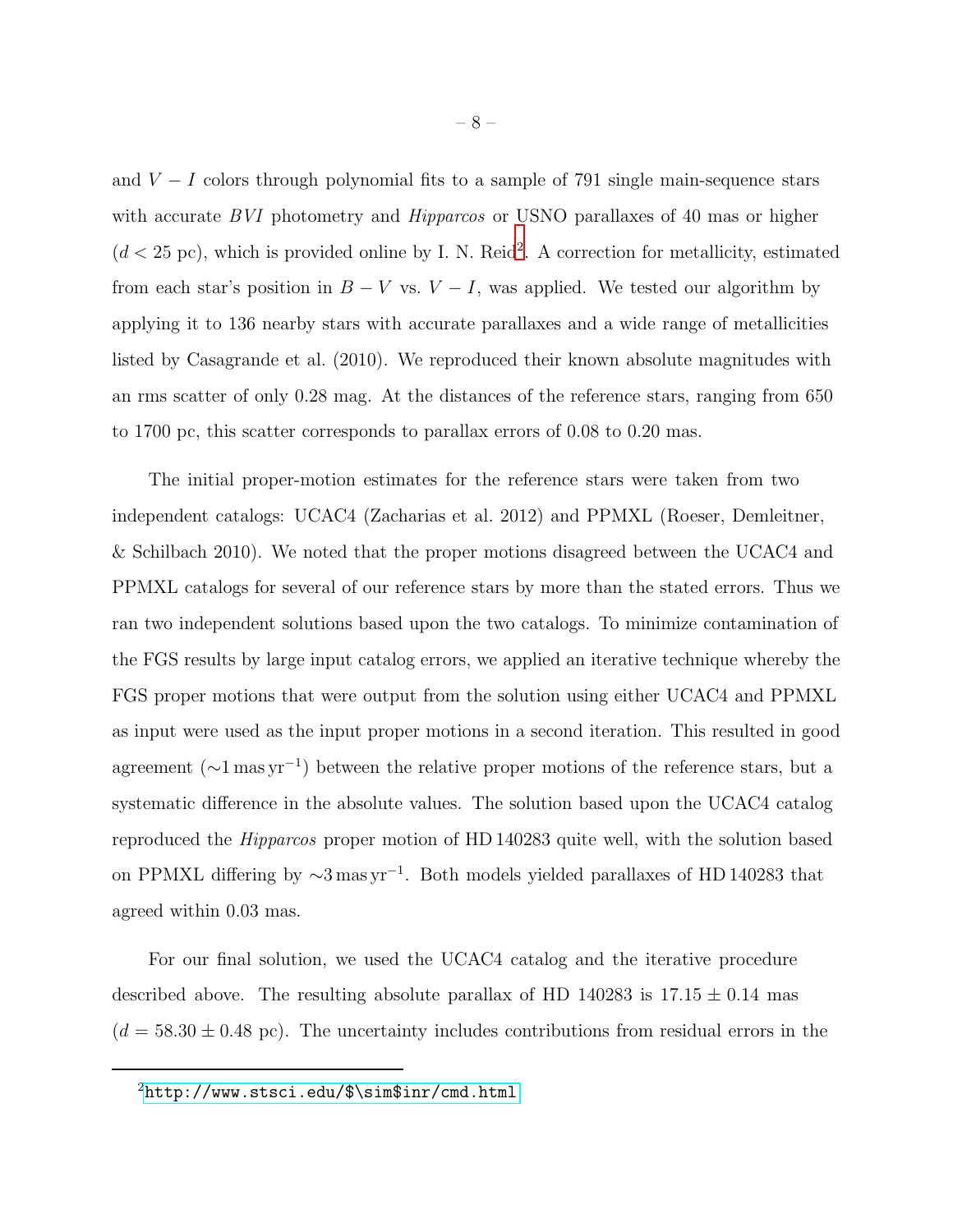geometric-distortion calibration of the FGS, errors in HST pointing performance, and errors in the raw stellar position measurements. The resulting proper-motion components for HD 140283 from the FGS solution are  $(\mu_{\alpha}, \mu_{\delta}) = (-1114.50 \pm 0.12, -304.59 \pm 0.11)$  mas yr<sup>-1</sup>, which agree very well with the absolute proper motion determined by *Hipparcos*,  $(-1114.93 \pm 0.62, -304.36 \pm 0.74)$  mas yr<sup>-1</sup>. The tangential velocity of HD 140283 is thus 319.3 km s<sup>-1</sup>, and its total space motion relative to the Sun, taking into account the radial velocity of  $-169.0 \text{ km s}^{-1}$ , is  $361.3 \text{ km s}^{-1}$ .

#### 4. The Age of HD 140283

Our FGS parallax for HD 140283, together with an apparent visual magnitude  $V = 7.205 \pm 0.02$  (Casagrande et al. 2010) and  $E(B - V) = 0.000 \pm 0.002$  (Meléndez et al. 2010), yields a visual absolute magnitude  $M_V = +3.377 \pm 0.027$ . A recent calibration of the infrared-flux method gives an effective temperature  $T_{\text{eff}} = 5777 \pm 55$  K (Casagrande et al. 2010). If this  $T_{\text{eff}}$  is adopted in high-resolution spectroscopic analyses (Gratton, Carretta, & Castelli 1996; Israelian et al. 2004; Rich & Boesgaard 2009), the resulting iron abundance relative to hydrogen is  $[Fe/H] = -2.40 \pm 0.10$ , where values in square brackets are logarithms of the abundances by number, normalized to the solar values. According to stellar models that allow for diffusive processes and extra (turbulent) mixing to limit the efficiency of gravitational settling (Richard et al. 2002), the [Fe/H] measured at the stellar surface will be ∼0.1 dex lower than its value in the interior. We therefore adopt  $[Fe/H] = -2.3$  for our interior stellar models of HD 140283.

To determine the age of HD 140283, we employed evolutionary tracks and isochrones computed using the current version of the University of Victoria code (VandenBerg et al. 2012), with an adopted helium abundance by mass of  $Y = 0.250$ , slightly above recent estimates of the primordial He abundance,  $Y_0 = 0.2486$  (Cyburt, Fields, & Olive 2008).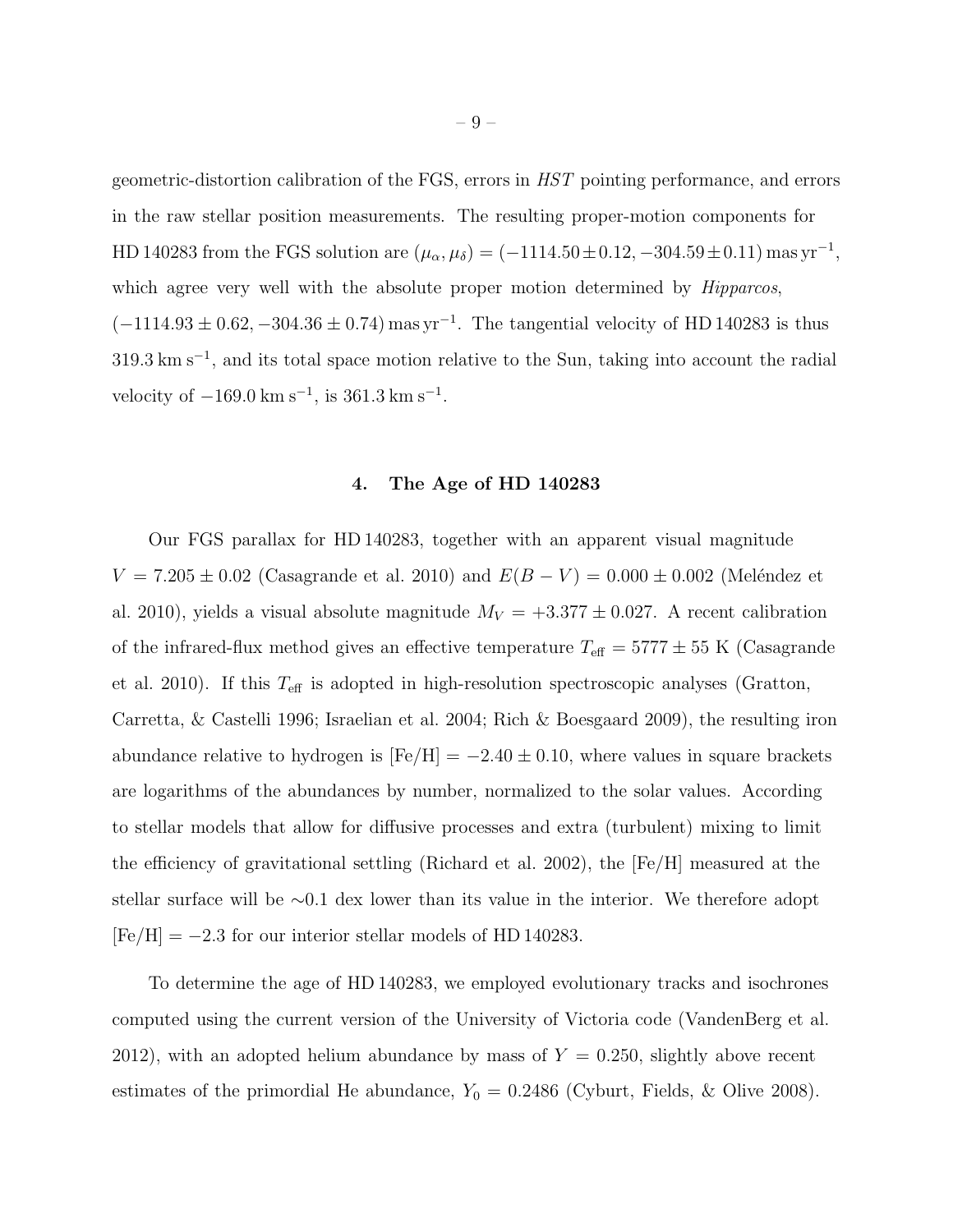The Victoria models take into account current values for nuclear-reaction rates (see §§1–2), and include the diffusive settling of helium. Diffusion of elements heavier than He is not treated, apart from the small adjustment to  $[Fe/H] = -2.3$  described above, but the effect of this neglect on derived ages is very small.

At low metallicities, the locations of the turnoff and subgiant portions of isochrones in the HRD depend most strongly on the absolute abundance of oxygen (e.g., VandenBerg et al. 2012), and less so on the abundance of iron and other heavy metals. For example, if [O/H] is fixed at  $-1.4$ , nearly the same isochrones are obtained if  $[Fe/H] = -2.3$  and  $[O/Fe] = +0.9$ , or if  $[Fe/H] = -1.9$  and  $[O/Fe] = +0.5$ . Unlike oxygen, helium is predicted to have almost no impact on the location of the subgiant branch in the HRD, as first shown by Carney (1981; see also VandenBerg et al. 2012, Fig. 18). Thus the age of HD 140283 is essentially independent of Y. This is fortunate because helium lines are not detectable in the spectra of cool stars, and thus the abundance of He cannot be measured directly.

The crucial oxygen abundances in metal-poor G-type stars like HD 140283 can be determined using three different spectroscopic features: the forbidden  $[O I]$  line at 6300 Å, the high-excitation permitted O I triplet at  $7771-7775$  Å, or molecular OH bands in the optical ultraviolet or infrared. As reviewed by many authors (e.g., Asplund 2005; Meléndez et al. 2006; Fabbian et al. 2009b), each of these methods have difficulties: the [O I] line is extremely weak and potentially blended; the permitted O I lines are affected by departures from local thermodynamic equilibrium; and the OH bands are subject to problems of three-dimensional effects in the stellar atmosphere (i.e., granulation), blends, and continuum placement.

Recent determinations of the  $[O/H]$  ratio in HD 140283 using all three of these methods (for example, Nissen et al. 2002; Meléndez et al. 2006; Rich  $\&$  Boesgaard 2009; Tan et al. 2009) have ranged from  $\text{[O/H]} = -1.55$  to  $-1.78$  (corrected to the temperature adopted here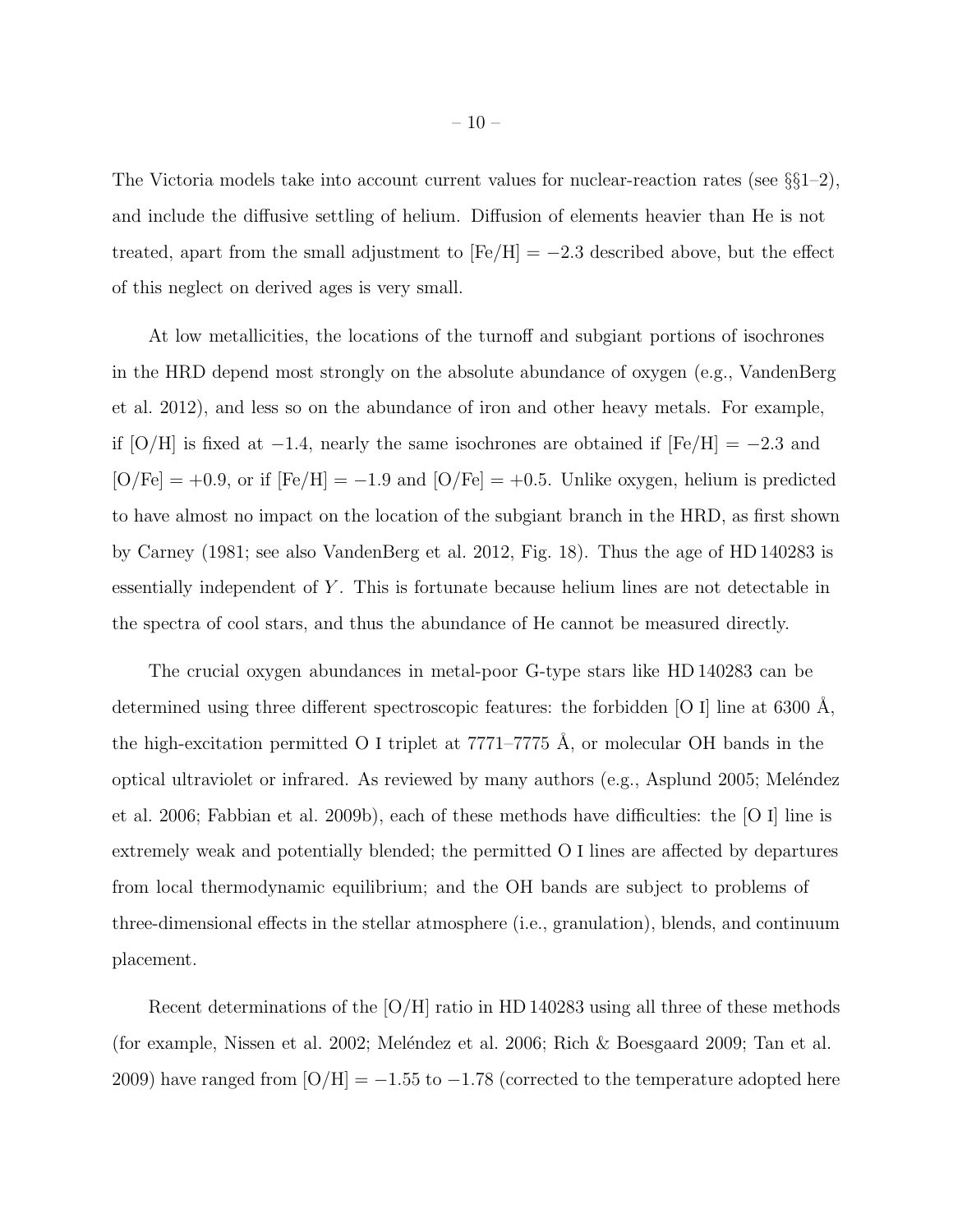of  $T_{\text{eff}} = 5777$  K using the parameter dependencies given by the cited authors), with errors typically of order  $\pm 0.1$ –0.15 dex. The unweighted mean of these authors' determinations is about  $[O/H] = -1.67$ , corresponding to  $[O/Fe] \simeq +0.7$ . Corrected for diffusion, the initial oxygen abundance would have been higher by ∼0.13 dex (Richard et al. 2002, their Fig. 13), resulting in  $[O/H]_0 = -1.54$ . We convert this to the absolute O abundance by using a solar value of  $log N(O) = 8.69 \pm 0.05$  (Asplund et al. 2009).

The top panel in Figure 1 shows the position of HD 140283 in the semi-theoretical HRD ( $M_V$  vs. log  $T_{\text{eff}}$ ) along with isochrones derived for ages of 13.4, 13.9, and 14.4 Gyr. The implied age is 14.46 Gyr. The uncertainty in the age due only to the errors in parallax, photometry, and extinction is only  $\pm 0.31$  Gyr, about one-fifth of that associated with previous age determinations based on the *Hipparcos* parallax (VandenBerg et al. 2002). Other contributors to the error budget are summarized in Table 1, and are due to uncertainties in the stellar parameters and composition, dominated by the uncertainty in the  $[O/H]$  ratio. The total error in the age is about  $\pm 0.8$  Gyr (calculated by combining the errors independently in quadrature; this is an approximation because there may be correlations between, e.g., errors in  $T_{\text{eff}}$  and derived abundances; we did not attempt to model these, since  $[O/H]$  is the dominant source of uncertainty).

The age of HD 140283 does not conflict with the age of the Universe, given the  $\pm 0.8$  Gyr uncertainty. The middle and lower panels in Figure 1 illustrate the sensitivity of the age to an increased oxygen abundance. If  $[O/H]$  is increased by 0.15 dex, which is roughly the uncertainty in the measured abundance, the age of HD 140283 is reduced to about 13.8 Gyr. Increasing [O/H] by 0.30 dex reduces the age to ∼13.3 Gyr.

In summary, the age determination for HD 140283 depends primarily on its oxygen abundance relative to hydrogen, with its parallax now having been removed as an important contributor to the error budget. The most important reasons for differences between our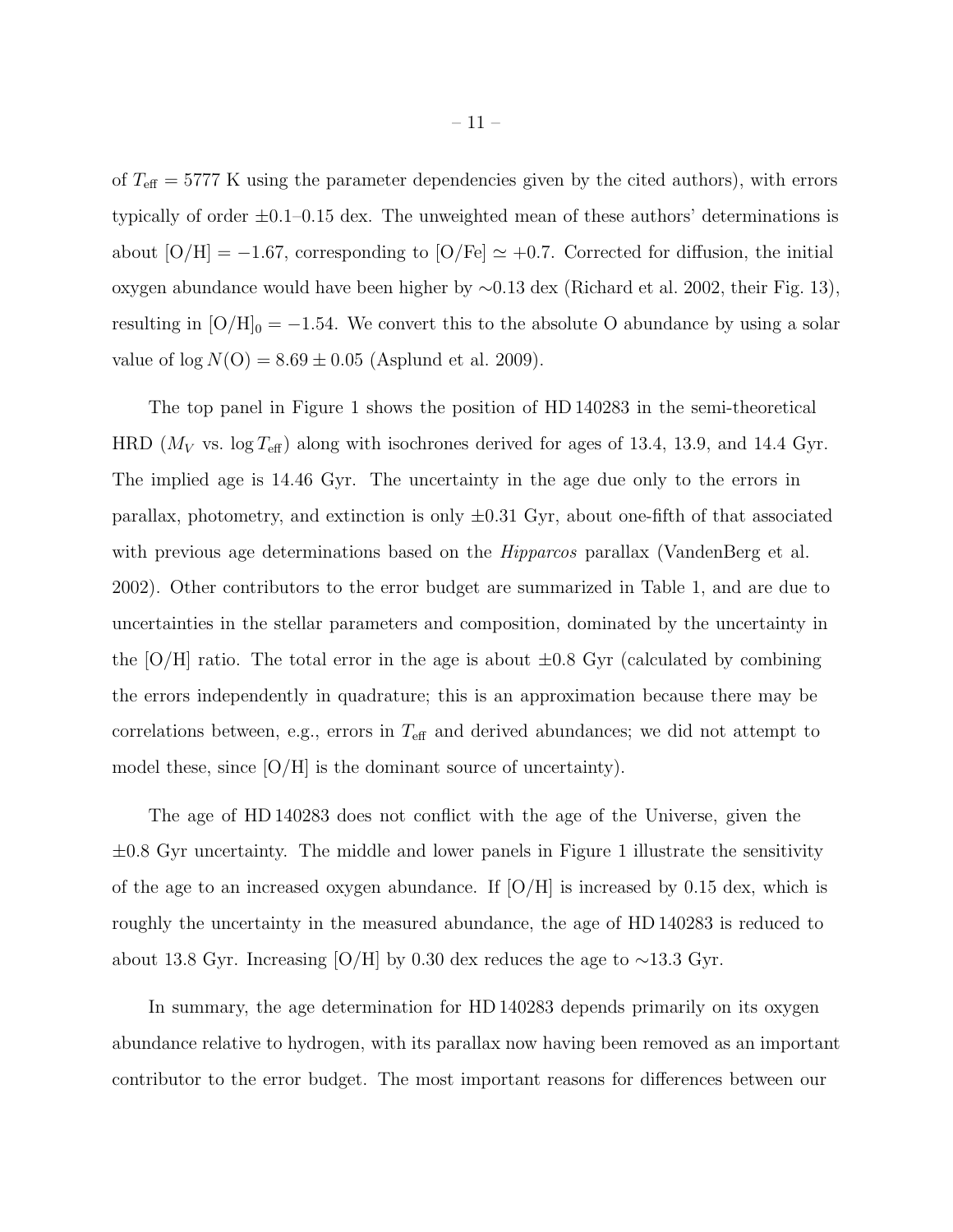new result and that of VandenBerg et al. (2002) are the inclusion of diffusion, new nuclear reaction rates, adoption of  $E(B - V) = 0.00$  instead of 0.025, and the much more precise parallax.

## 5. Implications

HD 140283 is the oldest known star for which a reliable age has been determined—but of course it is not quite a primordial star, given its low but non-zero metallicity. Our precise distance could enable HD 140283 to be used as a "standard candle" to determine the distances to very metal-deficient GCs and nearby metal-poor dwarf galaxies (which appear to be coeval with GCs—Brown et al. 2012), by fitting their subgiant branches to the luminosity of HD 140283. However, this would result in a distance to the GC M92 smaller by ∼0.1–0.2 mag than nearly all other distance estimates. This discrepancy would be reduced (and the implied age of HD 140283 also reduced) if the star is slightly reddened. Setting  $E(B - V) = 0.02$ , in spite of the zero value found by Meléndez et al. (2010), would reduce its age by ∼0.65 Gyr.

There is a remarkable accordance (within their respective uncertainties) between the age of the Universe inferred from the CMB, the age of the chemical elements (Roederer et al. 2009), and the ages of the oldest stars. The difficulty of determining accurate abundances, especially  $[O/H]$ , will continue to limit the accuracy of stellar age determinations for the foreseeable future, including the era when accurate distances out to a few kpc are obtained from Gaia (Perryman et al. 2001).

We thank STScI for support through grant GO-9883. H.E.B. was Visiting Astronomer, Kitt Peak National Observatory, National Optical Astronomy Observatory, which is operated by the Association of Universities for Research in Astronomy, Inc., under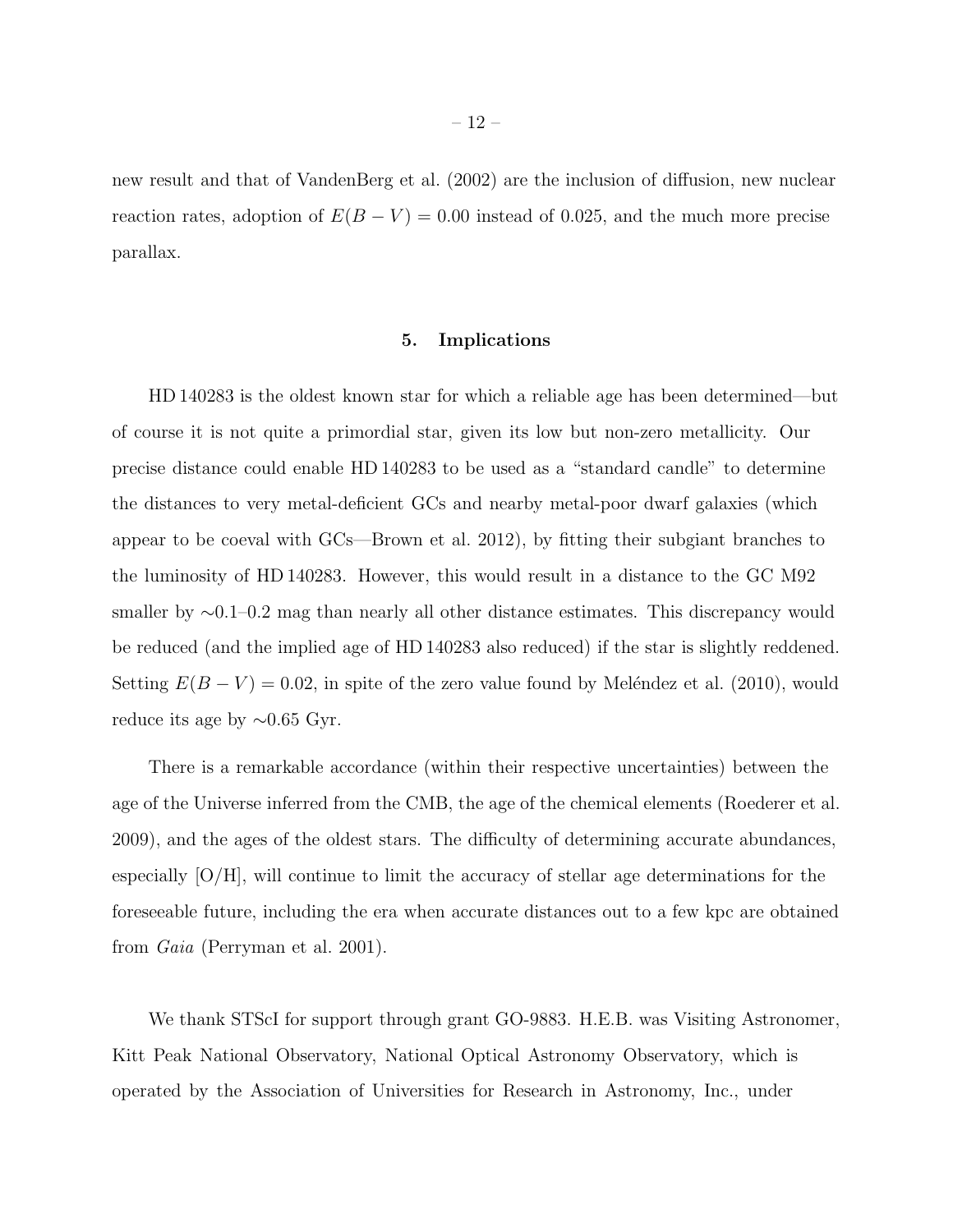cooperative agreement with the National Science Foundation. D.A.V. acknowledges a Discovery Grant from the Natural Sciences and Engineering Research Council of Canada. Based in part on observations obtained with the SMARTS Consortium 1.3- and 1.5-m telescopes located at CTIO, Chile. STScI summer students Ryan Leaman and Mihkel Kama assisted in data reduction for the reference stars. We thank B. E. McArthur for calibration of the FGS1 geometric distortion.

Facilities: Hubble Space Telescope, SMARTS 1.3- and 1.5-m telescopes, WIYN 3.5-m telescope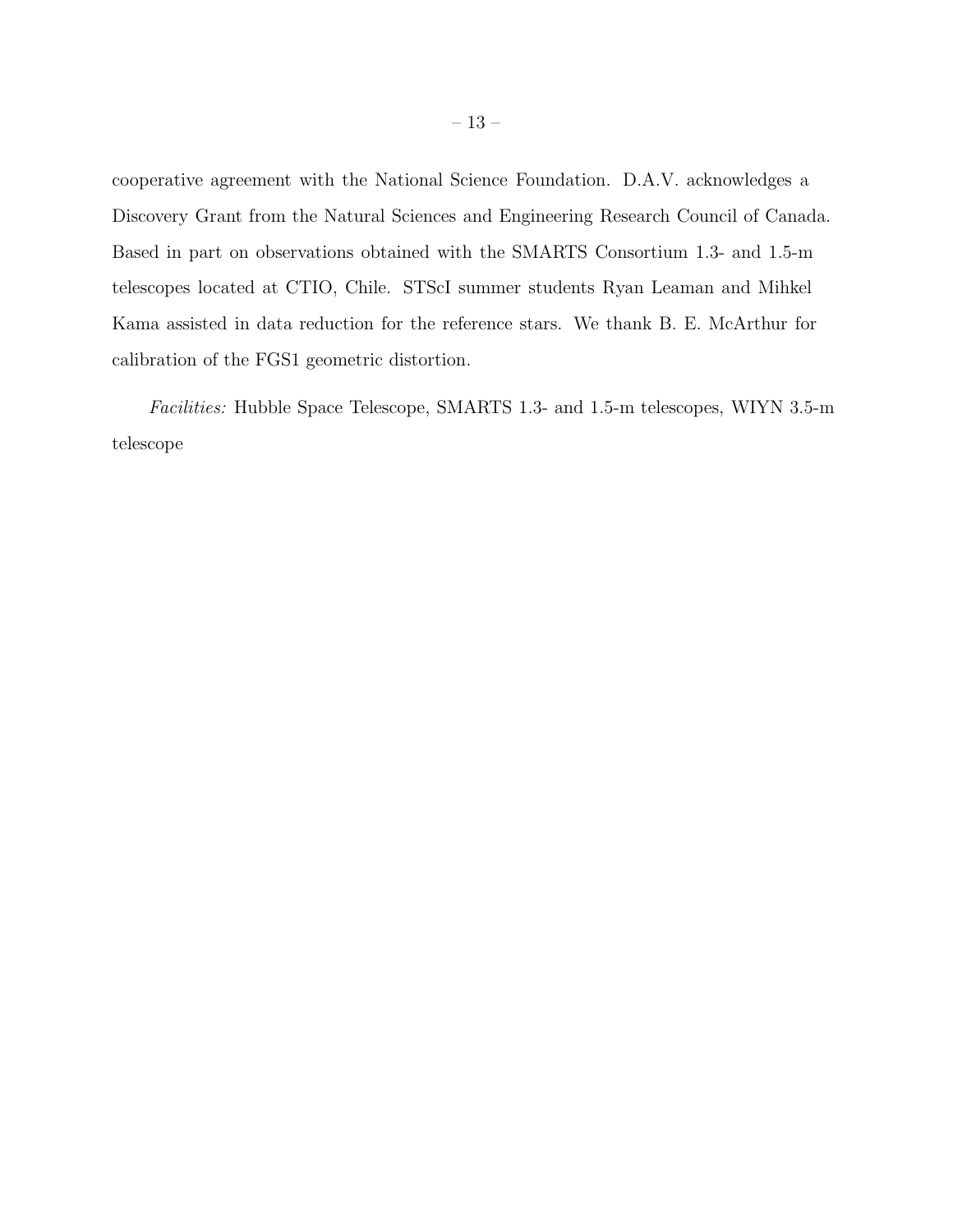#### REFERENCES

- Adams, W. S. 1912, ApJ, 35, 163
- Asplund, M. 2005, ARA&A, 43, 481
- Asplund, M., Grevesse, N., Sauval, A. J., & Scott, P. 2009, ARA&A, 47, 481
- Benedict, G. F., McArthur, B. E., Feast, M. W., et al. 2007, AJ, 133, 1810
- Benedict, G. F., McArthur, B. E., Feast, M. W., et al. 2011, AJ, 142, 187
- Bennett, C. L., Larson, D., Weiland, J. L., et al. 2012, [arXiv:1212.5225](http://arxiv.org/abs/1212.5225)
- Bromm, V., & Larson, R. B. 2004, ARA&A, 42, 79
- Brown, T. M., Tumlinson, J., Geha, M., et al. 2012, ApJ, 753, L21
- Burbidge, E. M., Burbidge, G. R., Fowler, W. A. & Hoyle, F. 1957 Reviews of Modern Physics, 29, 547
- Carney, B. W. 1981, IAU Colloq. 68: Astrophysical Parameters for Globular Clusters, 477
- Carretta, E., Bragaglia, A., Gratton, R., & Lucatello, S. 2009, A&A, 505, 139
- Casagrande, L., Ramírez, I., Meléndez, J., Bessell, M., & Asplund, M. 2010, A&A, 512, A54
- Cayrel, R. 1968, ApJ, 151, 997
- Chaboyer, B., Demarque, P., Kernan, P. J., & Krauss, L. M. 1998, ApJ, 494, 96
- Chamberlain, J. W., & Aller, L. H. 1951, ApJ, 114, 52
- Cohen, J. G., & Strom, S. E. 1968, ApJ, 151, 623
- Cyburt, R. H., Fields, B. D., & Olive, K. A. 2008, Journal of Cosmology and Astroparticle Physics, 11, 12
- Fabbian, D., Nissen, P. E., Asplund, M., Pettini, M., & Akerman, C. 2009a, A&A, 500, 1143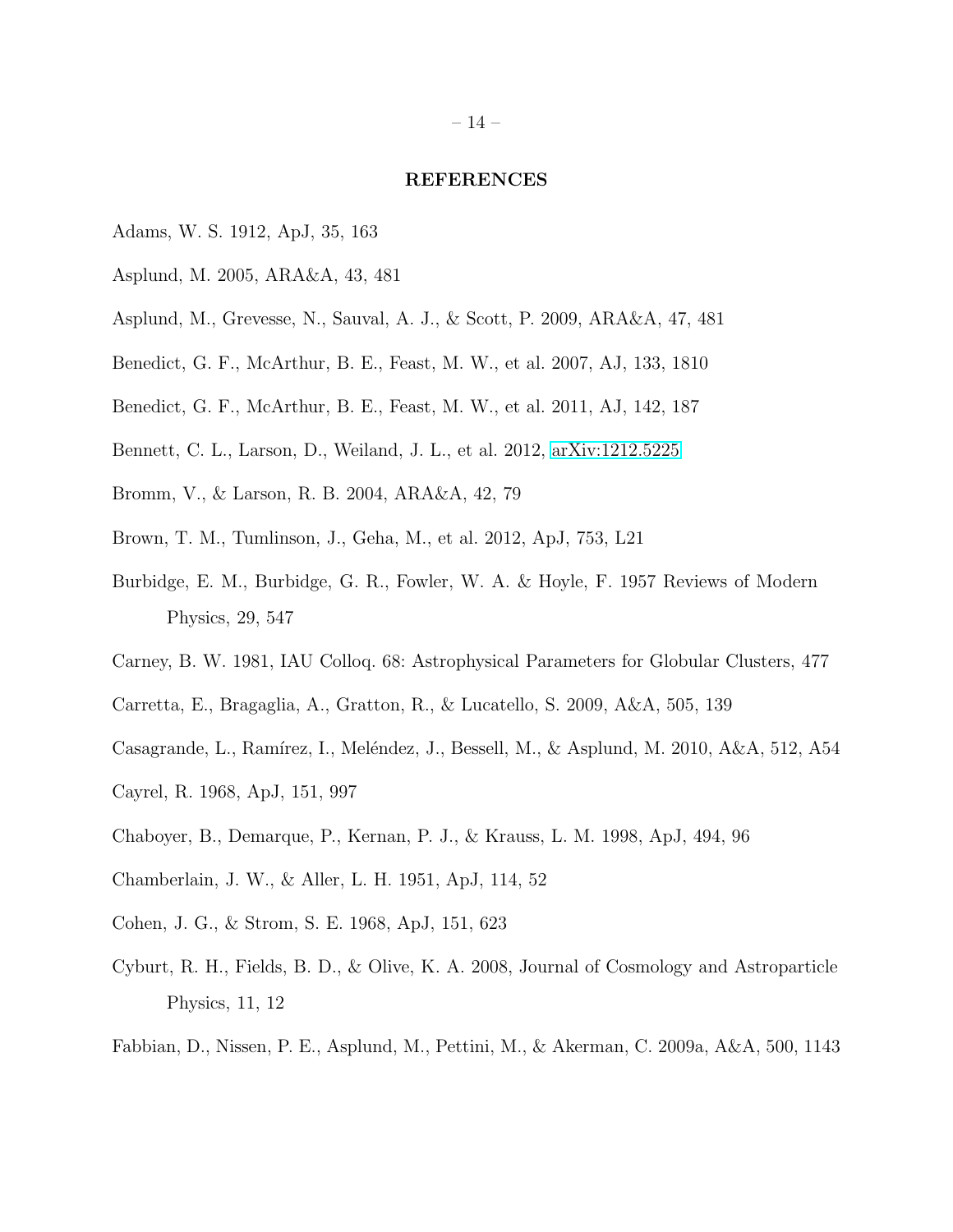- Fabbian, D., Asplund, M., Barklem, P. S., Carlsson, M., & Kiselman, D. 2009b, A&A, 500, 1221
- Freedman, W. L., Madore, B. F., Gibson, B. K., et al. 2001, ApJ, 553, 47
- Gratton, R. G., Carretta, E., & Castelli, F. 1996, A&A, 314, 191
- Gratton, R. G., Fusi Pecci, F., Carretta, E., et al. 1997, ApJ, 491, 749
- Harris, W. E. 1996, AJ, 112, 1487
- Imbriani, G., Costantini, H., Formicola, A., et al. 2004, A&A, 420, 625
- Israelian, G., Ecuvillon, A., Rebolo, R., et al. 2004, A&A, 421, 649
- Jefferys, W. H., Fitzpatrick, M. J., & McArthur, B. E. 1988, Celestial Mechanics, 41, 39
- Landolt, A. U. 1992, AJ, 104, 340
- Meléndez, J., Shchukina, N. G., Vasiljeva, I. E., & Ramírez, I. 2006, ApJ, 642, 1082
- Meléndez, J., Casagrande, L., Ramírez, I., Asplund, M., & Schuster, W. J. 2010, A&A, 515, L3
- Nissen, P. E., Primas, F., Asplund, M., & Lambert, D. L. 2002, A&A, 390, 235
- Perlmutter, S., et al. 1999 ApJ, 517, 565
- Perryman, M. A. C., & ESA 1997, ESA Special Publication, 1200
- Perryman, M. A. C., de Boer, K. S., Gilmore, G., et al. 2001, A&A, 369, 339
- Pont, F., Mayor, M., Turon, C., & Vandenberg, D. A. 1998, A&A, 329, 87
- Reid, I. N. 1997, AJ, 114, 161
- Rich, J. A., & Boesgaard, A. M. 2009, ApJ, 701, 1519
- Richard, O., Michaud, G., Richer, J., et al. 2002, ApJ, 568, 979
- Riess, A. G., et al. 1998, AJ, 116, 1009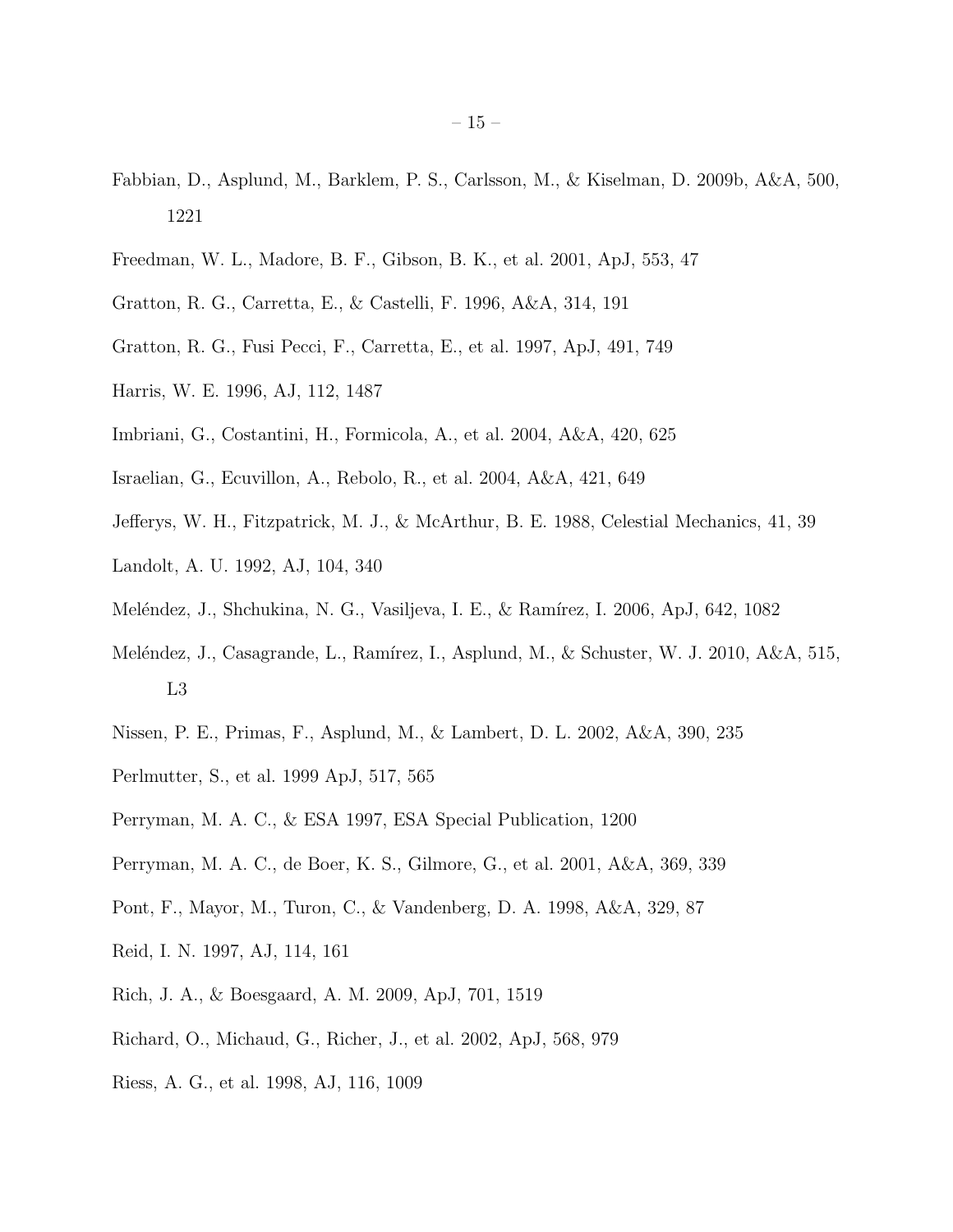- Roederer, I. U., Kratz, K.-L., Frebel, A., et al. 2009, ApJ, 698, 1963
- Roeser, S., Demleitner, M., & Schilbach, E. 2010, AJ, 139, 2440
- Sandage, A. 2000, PASP, 112, 293
- Sandquist, E. L. 2004, MNRAS, 347, 101
- Schlafly, E. F., & Finkbeiner, D. P. 2011, ApJ, 737, 103
- Schmidt-Kaler, T. H. 1982, in Landolt-Börnstein, New Series, Group VI, Vol. 2b, Stars and Star Clusters, ed. K. Schaifers & H. H. Voigt (New York: Springer)
- Tan, K. F., Shi, J. R., & Zhao, G. 2009, MNRAS, 392, 205
- van Leeuwen, F. 2007, A&A, 474, 653
- VandenBerg, D. A. 2000, ApJS, 129, 315
- VandenBerg, D. A., Bergbusch, P. A., Dotter, A., et al. 2012, ApJ, 755, 15
- VandenBerg, D. A., Richard, O., Michaud, G., & Richer, J. 2002, ApJ, 571, 487
- Zacharias, N., Finch, C., Girard, T., et al. 2012, [arXiv:1212.6182](http://arxiv.org/abs/1212.6182)

<span id="page-15-0"></span>This manuscript was prepared with the AAS IAT<sub>E</sub>X macros v5.2.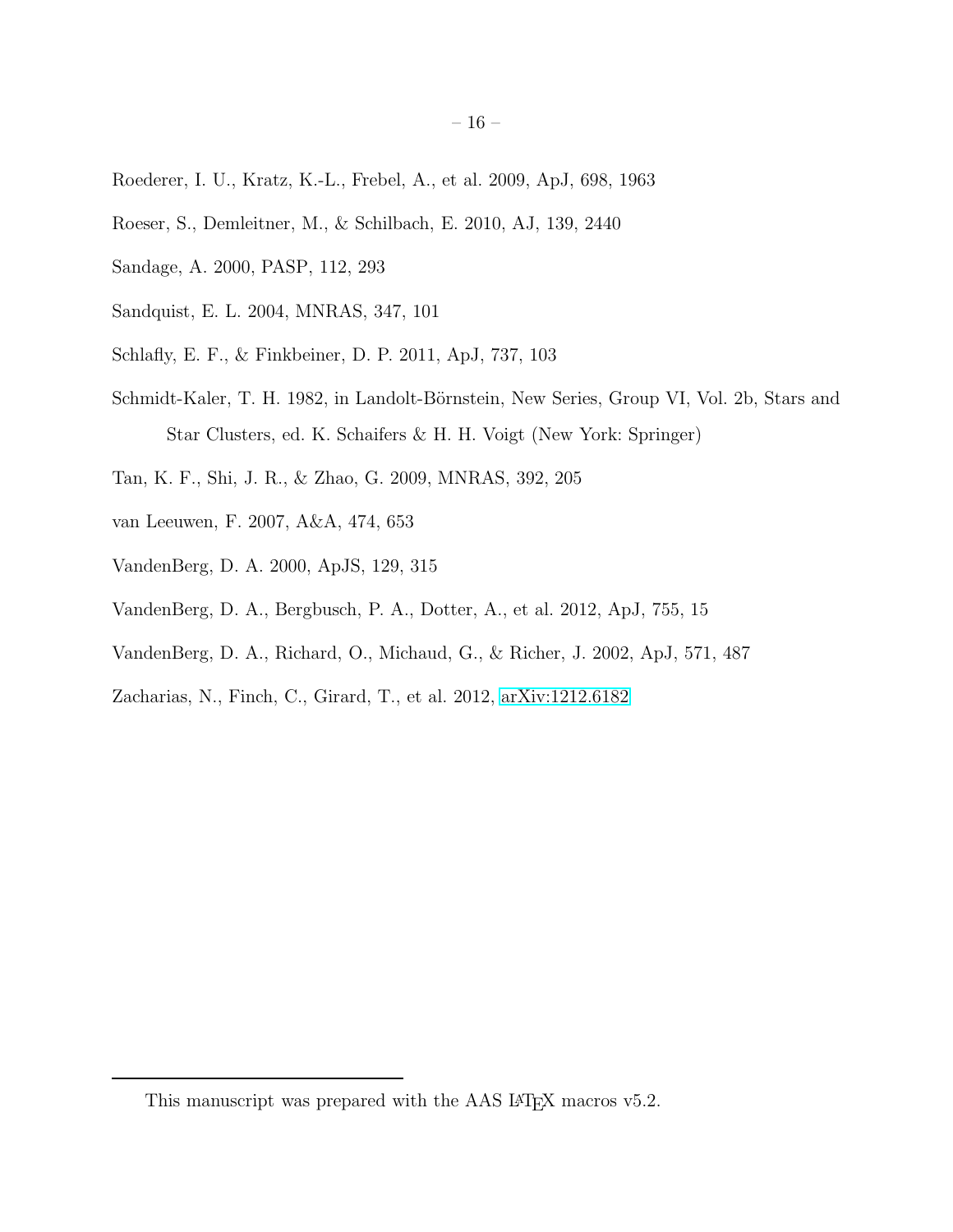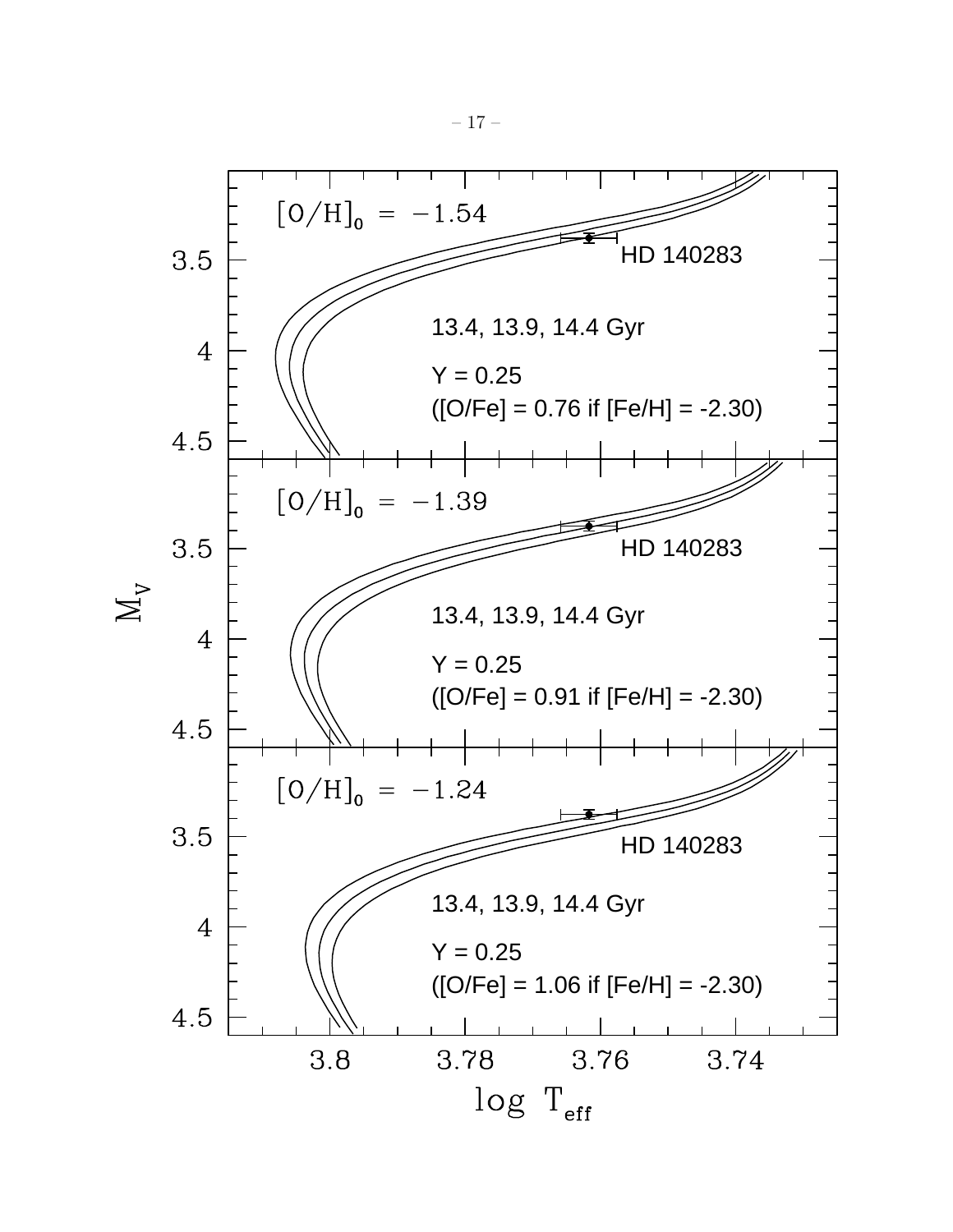Fig. 1.— Top panel: Theoretical University of Victoria isochrones, plotted in the ( $\log T_{\text{eff}}$ ,  $M_V$ ) plane, for stellar ages of 13.4, 13.9, and 14.4 Gyr. The plot is magnified to show only the subgiant portion, lying between the main-sequence turnoff to the lower left and the base of the giant branch to the upper right. For the composition in the stellar interior, we used a helium abundance of  $Y = 0.25$ , an iron abundance of  $[Fe/H] = -2.3$ , and an initial oxygen abundance of  $[O/H] = -1.54$ . The point with error bars shows the location of HD 140283. The implied age is  $14.46 \pm 0.31$  Gyr, where the error bar is the uncertainty due only to the error in the *Hubble Space Telescope* trigonometric parallax. The systematic error in the age due to uncertainties in the effective temperature and chemical composition is larger, about  $\pm 0.8$  Gyr (see text). *Middle and lower panels:* Theoretical isochrones for ages of 13.4, 13.9, and 14.4 Gyr, with the initial  $[O/H]$  abundance ratio increased by 0.15 and 0.30 dex, decreasing the implied age of HD 140283 to about 13.8 and 13.3 Gyr, respectively. The uncertainty in the initial oxygen abundance is now the largest contributor to the uncertainty in the age.